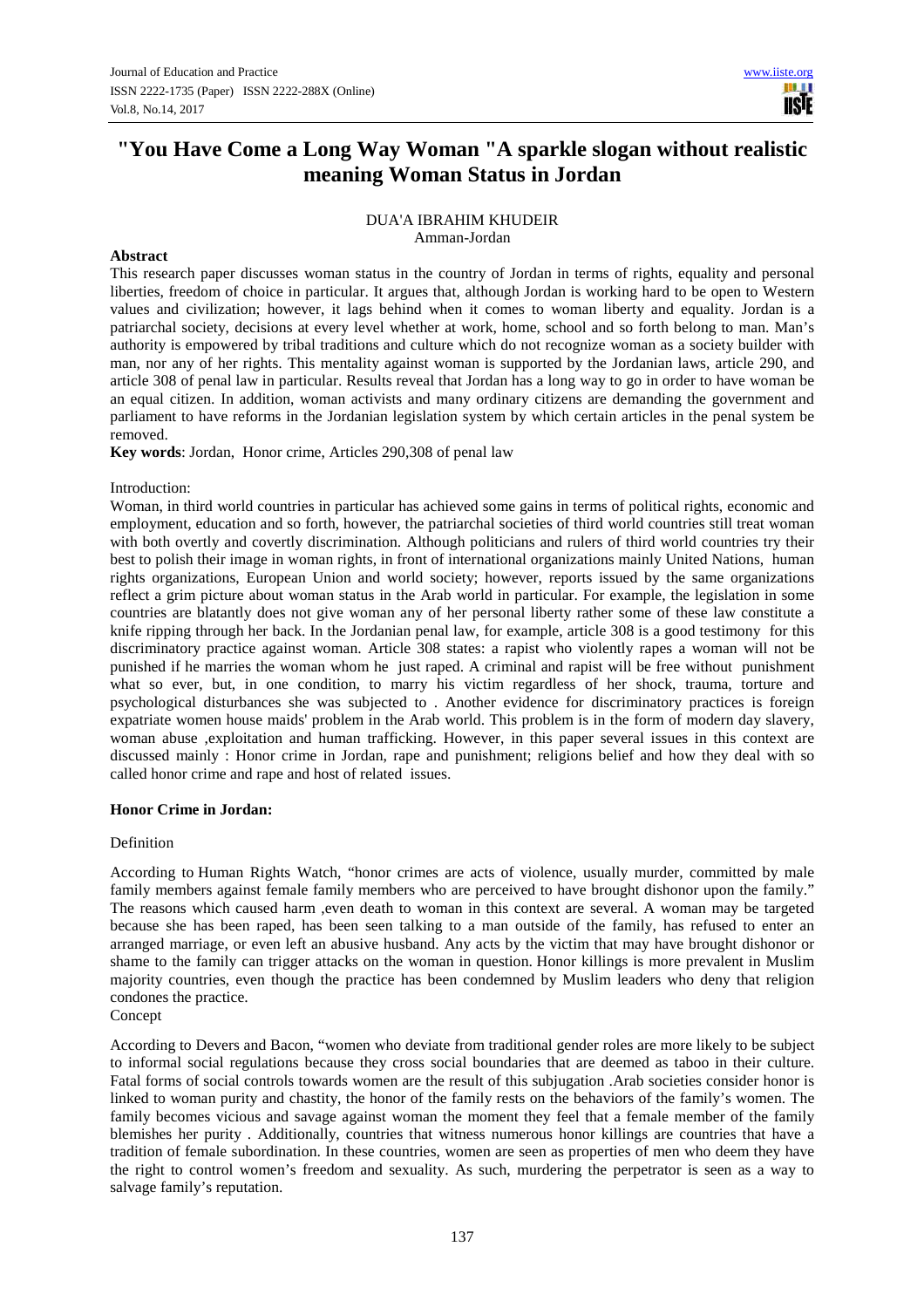## **Statistics**

Spastics that comes from local sources are not reliable for two reasons: first most cases of that nature go unreported , for family fear of bad publicity that further damages family reputation. Second , officials do not report actual cases so as to show a bright picture of woman rights and equality in front of the world, therefore, this researcher relied on national organizations statistics instead.

United Nations FPA estimated that 5,000 women are murdered by family members every year in the name of honor in different countries of the developing world. In Pakistan, for example, the government has estimated that 4,000 deaths of women and men between 1998 and 2003 were linked to honor killings. Still such statistics does not reflect the true picture ,because honor crimes are underreported in many countries or classified as accidents or suicides, making the estimation of this problem almost impossible.( UN archives 2000-2016).

Honor killings take many forms, but all cases involve extreme forms of violence honor or avenge honor". The victims are often killed by men family members: father, brother, or a husband who are aware that there is a slim chance they will face serious legal consequences for their actions, proudly confess their crimes. The perpetrators' actions are supported by the community which, in some cases, treats the killing as a heroic action.(UN Archives). This serious violence does not stop at local society's support and encouragement, rather the laws of those countries encourage such violence against allegedly guilty or deviated woman from the norms and customs of her society.

Many countries retain legislation that reduces the sentences or exempts prosecution of criminals that kill in the name of honor. According to this line of thought, lesser punishment is granted on the grounds of the victim's blemishing the family honor by so called evil act. In their eyes that is a good reason justify woman's killings . After their heinous and unjustifiable crime ,murders often turn themselves into the police to show their family's honor because they are confident that they will receive leniency from the judge. This type of practice is a common occurrence in the country of Jordan, whereas, Jordan's penal code provides a great example of the impunity perpetrators face.

General culture elements contribute to woman tragic situation through the use by man of these elements as means to control woman. It is known and scientifically proven that, in societies where there is a weak rule of law, people build fierce reputations and in most case they take law into their own hands.In Jordan, honor is of central value, men are sources of that honor, while the only effect that women can have on honor is to destroy it. Once the family's or clan's honor is considered to have been destroyed by a woman, there is a need for immediate action by man who act as a judge and persecutor in one time. This man gives his orders to so called to cleanse the family honor. Minor boys are selected by the family to act as the killers, so that the killer may benefit from the most favorable legal outcome which is a lenient sentence.

## Jordan

Article 340 of the 1961 Jordanian Penal Code states:

- 1. "He benefits from an exculpatory excuse who surprise his wife or one of his female unlawful muharim, a woman related to him by a close enough degree to preclude marriage between them] in the act of adultery with another man and kills, wounds, or injures one or both of them."
- 2. "The perpetrator of a killing, wounding or injury benefits from a mitigating excuse if he surprises his wife or one of his female ascendants or siblings with another in an unlawful be."

Article 98 states: "He who commits a crime in a fit of fury resulting from a wrongful and dangerous act on the part of the victim shall benefit from a reduced penalty". Although these two articles and other similar ones, however Jordanians are rejecting them and calling for their elimination. Following outcry at Articles 340 and 98 and King Abdullah's creation of a council charged with reviewing gender equality, the Council recommended the repeal of Article 340. The repeal measure was passed in the Parliament's lower house in 1999 and 2000, but has failed to pass the lower house. In 2003, when parliament returned to session, ratifications were once again struck down in the lower house.

Many are the stories about honor crimes tragedies in Jordan; all its victims are young woman and some of the victims are minors (Manaseer, 2016) honor crimes rate in the kingdom has risen since early 2016 by 53 percent in comparison with previous year.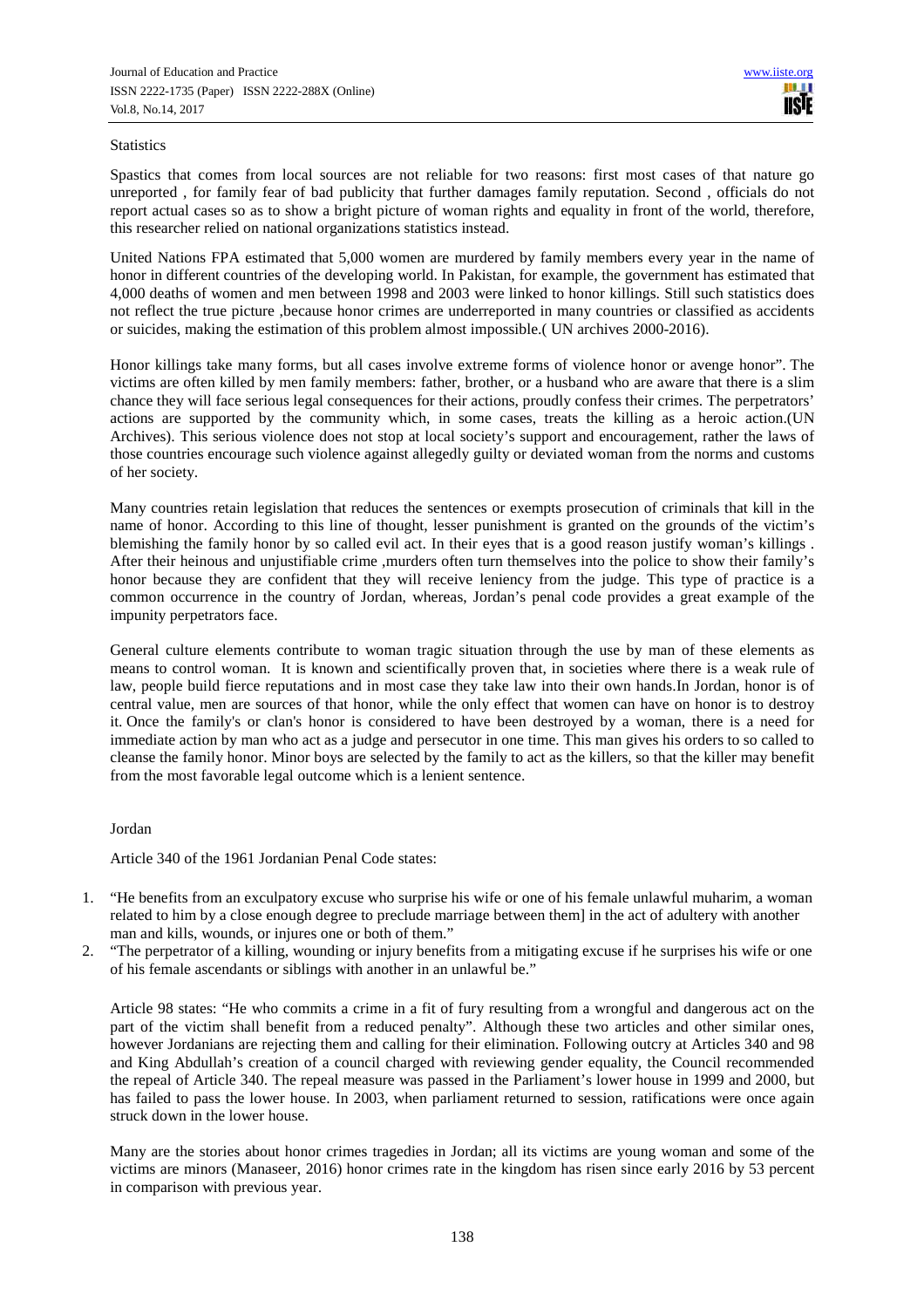Last year (2016) constituted the peak in this disgraceful phenomenon whereas the first ten month of 2016 year, a total of 26 murders against women, most of these murders were committed under the excuse of honor. Jordanian society's all levels condemned and showed its anger and frustration against these mass murders against women. People of Jordan demanded severe punishment be handed to murder.

Khader, Asma is one of leading women in Jordan told Al Arabiya Net (2016) that "the most important thing in honor crimes is to find solutions to the problems with protective efforts to be taken prior to the crime."

Despite the fact that honor crime is like any other crime, however, legislation gives murderer lighter sentences. For example article 98 of the Jordan penal Law states that "a murderer of this type of murder benefit from excuses to have lighter sentence" .for example, the accused subject may benefit excuse of "he went through a severe state of rage and fury resulted from an illegitimate act committed by the victim." Article 99 of the same criminal code states, that murder may benefit from lenient judgment in case if personal right is waived.

In most cases murderer is using the excuse of "protecting the honor or as tribes of Jordan characterize" this type of murder as "cleansing of the shame" or disgrace that a female allegedly caused that blemished the honor of the family or the tribe through adultery, having extra marital affairs or illegitimate relationship with a man.

Woman activists and woman rights organizations are demanding to amend article 98 and 99 in a way that a murderer of so called honor crime gets the proper punishment for crimes and does not escape punishment under any excuse. The problem does not stop here, rather it lies in the society itself. Where a great number of Jordanians mostly young people justify honor crimes. A British study conducted by Cambridge University in 2013. The sample of the study consists of 856 and female student ages around 15 years old. Results revealed the 33,4 percent of males support honor crimes and 22,1 percent from females supported this crime. The study conducted that approximately half of the boys and one of five girls believe that, the killing of a daughter, sister or a wife when committed a shameful act against her family is justifiable.

International organizations such as United Nations mentioned in their reports (UN, 2006), that Jordan is the second worst country in honor crime, as a results, local woman activist organizations protest and object this type of killing. For example, the director or ADEL organization for legal aid to women in Jordan Mrs. Hadeel Abdel Aziz; has condemned the widespread of killing that takes place in the Jordan society because of so called "Honor"; she adds that many of honor crimes are committed by reasons of social disagreements, or conflict, financial reasons represented in inheritance, thus, criminals of this type exploit what is called honor crime to escape punishment or use it as an exit from punishment. She confirms that people committed such crimes are far away from honor.

She showed that Jordanian courts did not leniency excuse during last year except once. Hadeel Abdelaziz eroticized the Jordanian law that criminal may benefit from leniency excuse by the reason of rage and being furious. She calls to cereal not to waive personal right but murder's family and the victim because in most cases the family of the victim collaborates with the perpetrator. Not waiving the right closes the way to not escape punishment.

Matter of fact, Jordanian legislation takes the side of man against woman, for example, "honor" crimes or honor issues is the responsibility of woman. It is used as a sword drawn on her neck, any mistake by her side means death to her. Not the man, if he was caught with other woman in the family bedroom by his wife, there will be no punishment because of the excuse that man has the right to marry four women legally, but not woman. In worst case murderer receive one year imprisonment for his murder. Jordanian legislator does not take into consideration for the loss of human being life rather it gives the right to individuals to end the life of others and steal their life and existence as a result of a mistake.

Dr. Dababneh Abeer, the president of law school says in this context that, the majority of young women whom were murdered under the so called honor, were all virgins according to medical autopsy. There is a deafault in the relevant Jordanian laws in which it is enacted in a way as if it tells people that they may kill their daughter, sister or wife and be free without punishment, Dababneh says:

Jordanian law is not derived from Islamic teachings and faith, otherwise Islam does not allow these crimes, to happen without punishment, instead Jordanian laws are derived and aspired by French law. According to heavenly religions, Judaism, Christianity and Islam both man and woman who commit adultery must equally be punished, not just the woman to be punished without court proceeding but by death in the sake of so called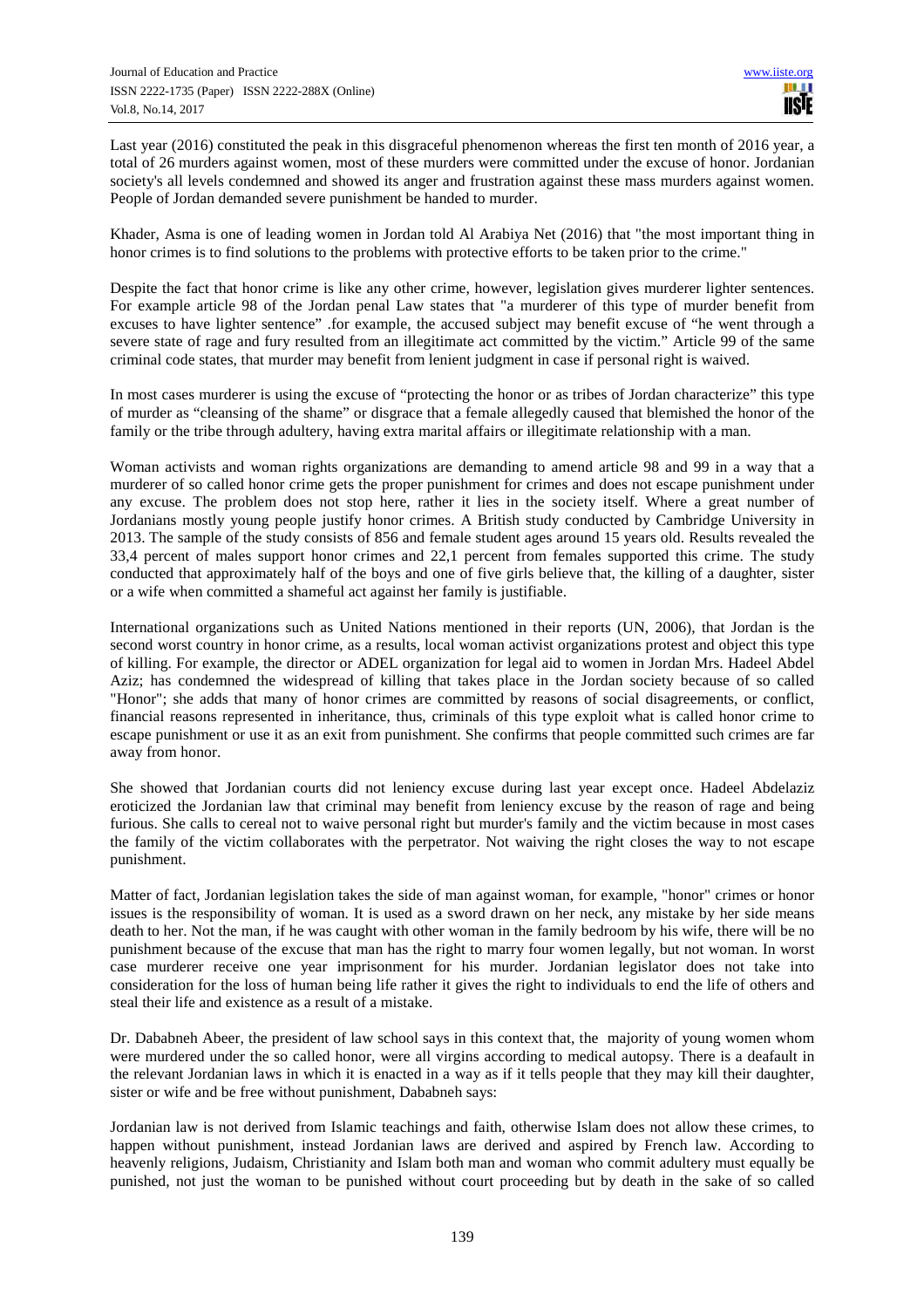honor, while the killer is Free modern and civilized Jordanians rejecting the so called honor crime, also they work hard and campaign fiercely to amend or eliminate the infamous articles which were enacted against woman – such as article 98 and 308.

Jordanians were successful to cancel article 420 which states "the law declares that anyone commits honor crime is innocent without guilt or receiving punishment if there is what so called by having excuse to kill in the name of honor" Unfortunately this article was replaced with leniency sentence criminal killed his daughter because of defaming the honor of the family.

Courts hands down a sentence of a 3 years in prison and when victim's family their personal rights the sentence is reduced to one year. Now, the Jordanians are demanding the elimination such articles of the law and have courts deal with honor crime as any crime and should be treated according the penal code. Especially nowadays honor crime is increasing.

Thomson Reuters, has classified Jordan as the second worst country in the Arab world in honor crime. In another study by the national council for family affairs in Jordan showed that the high criminal court has record 50 case of female murder cases in so called "defending family honor" excuse during the period of 2000-2010 and 69% of these crimes are committed by the victim's brother.

Article 98 of penal code states that, honor criminal may benefit from a reduced sentence if he commits his crime while he is very angry or extremely furious. Which is resulted from illegitimate act, also a dangerous act may occur by the victim.

Knowing such laws are not Islamic nor Christian Jordanians are determined to cancel such laws and be replaced by modern and civilized laws that protect human life and rights. For example; activists were successful by the end of 2013 to influence a decision by the high criminal court to hand down a death sentence to two brothers in their twenties, killed their sister in mid 2013 in the excuse "cleansing family honor".This decision has been a victory for woman movements in Jordan and to all Jordanian women.

"Tadamon" an organization and activists demands that penal code must be amended to eliminate what so called honor crime. By doing so all forms of discrimination against woman and violence committed in the name of honor against young women, and giant them the liberty of choice, in addition "Tadamon" ask the media to play an effective role in citizens awareness in this regard especially crime against woman are increasing whereas 15 cases or honor crime takes place in Jordan every year according to UN population foundation. Human rights watch mentions in its relevant reports that government is unable to protect woman in this regard. They put them either in prison or in shelters belong to the ministry of development for their protection. Such shelters do not differ from ordinary prisons.

On social networking "Raise your voice" site Dr. Akef Ma'iatah a lawyer and human rights activist says: all activists in the field of human rights rejecting what is called honor crime, because it is a murder actually, who carry out this crime is the person who diagnosis, analyzes and draws the way to his crime. He enacts laws to fit the crime, goes and commits a murder to have his evil act be called honor crime. May be the story inaccurate. Some of these crimes are actually not crimes for honor, rather they are mere murders with different motives such as inheritance.

International organization such human rights watch in Jordan urges Jordan continually urges Jordan recently on September 2015 to conduct reforms on penal code, articles 98 and 308 in particular. Also, the organization and woman right activists call for changes in school curriculum in a way that increases pupils awareness of this issue. On 22/1/2017 Journalist Omar Omari wrote in Al Ghad newspaper on article in this regards as follow: Jordanian legislator has given individuals a permit to kill for the excuse of "honor" also the legislator gives those murderers legal immunity against punishment.

Because of so called honor the year 2016 was very bloody year for women. The rate of killing women increased drastically and in away that violates the values of society and heavenly commandments by all religions.Although heavenly religions forbids killing and make it a crime but Jordanian legislator permits it under the name of honor crime. Any doubt or uncertainty situation (no good reason) leads to a woman's death.

In sum, Jordan is a patriarchal society, it is formed by tribal traditions which does treat woman as a second class citizen despite whatever politicians attempt to polish Jordan's image in treating woman as equal to man; in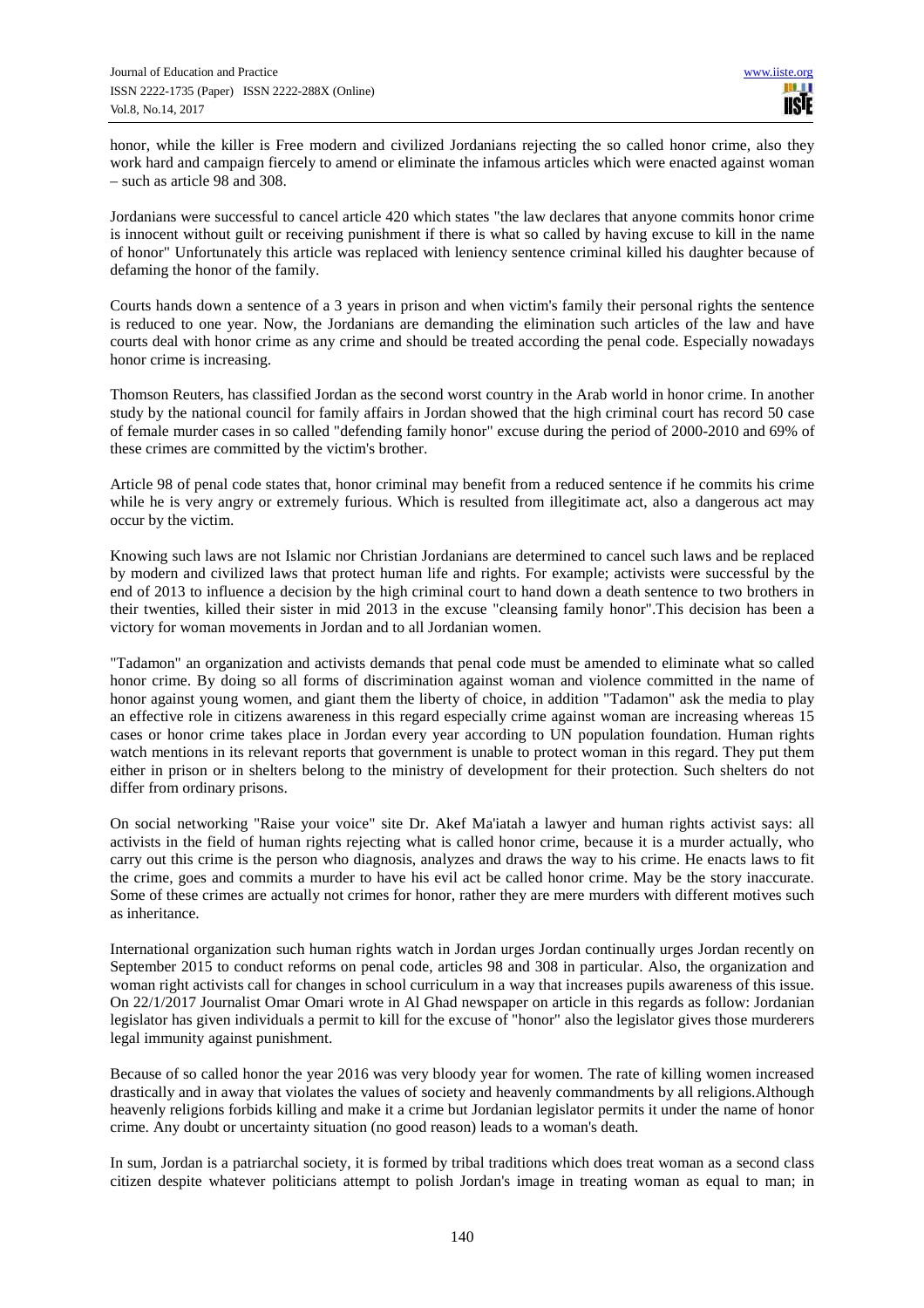addition, Jordanian legislation is unfair to woman, especially some articles of penal code gives man the green light to kill woman when he is very angry or if there is any doubt her behavior. Heavenly laws do not allow that but the earthly laws still exists- to kill woman- and make her killing is justifiable because allegedly she blemished the family honor. This must be changed, now.

## Adultery and Rape:

 in religion point of view, adultery is a sin and adulterer and adulteress must be punished. However, laws are in favor of punishing woman not a man; although according to religions it is not an easy task to prove that a woman committed adult unless there must be solid evidence to prove the adultery. For example, in Islam one must have four witnesses to prove that a woman had committed adultery. But, here in Jordan, most cases pass without big fuss; either fear from shame, or fear from death.

The state has no protection plan for such women. Except some time accused woman put in prison for so called her protection. But the worst discrimination scenario is rape crimes.

## Rape:

rape crime is treated in similar way of honor crime. Nobody believes that a rapist may go free without punishment but in one condition, namely to marry his victim. Rapist is exempt from lawful punishment, according to article 308 of penal code. Article 308 is a disgrace in the Jordanian judicial system, and is a disgrace in the Jordanian judicial system, and is a disgrace in the Jordanian values and traditions although Jordan population's majority is Muslims but Jordanian laws violate not just Islamic faith but Christianity and Judaism too.

Article 308states that rapist may be free in case if he marries his victim. Raping a male minor is not a rape but sex molestation and anal rape of a female even if the victim is minor is not considered a rape. According to annual court records in 2010 there are 67 rape cases and 312 cases of molestation crimes.

According to a several studies many rape crimes do not reach courts for family's fear over their reputation.On 24/4/2012 Jordanians showed their anger when they heard that a court in the city of Zarqa freed a rapist who raped 14 years old girl, from his crime after he married his victim ; she is living currently in his house as his lawful wife. All of this has happened in the name of the law. Although, the rapist husband kidnapped the girl with the help of three partners. The partners were freed too.

According to so called "decent laws", to force a rapist to marry his victim is considered another crime against her. Such marriage is a solution to have the family of the victim feel no shame from the rape and they accept such solutions to sustain their reputation in society and among friends and relatives. A rape victim becomes in desperate need for psychological and physical care not a husband who violates her body, decency personality and everything she has in terms of self-esteem, and self-confidence. Jordanian legislator is not aware of rape results; victim may live with its negative results all her life. Government must interfere swiftly to protect the victim from forcing her to marry a man who destroyed her life by raping her and from her family that they may kill her in the name of the honor.

## **Conclusion**

As long as the country of Jordan does not conduct a comprehensive and genuine reform in its legislation, by which some articles of penal code is eliminated such as article 308, and as long as media in Jordan continue keeping itself chained to ancient norms ,tribal and useless values which have nothing to do with religion, and as long as there is no woman rights awareness campaigns throughout the kingdom, woman in Jordan will remain abused and killed by so called honor crime.

## **References**

1. Human Rights Watch. "Integration of the human rights of women and the gender perspective: Violence Against Women and "Honor" Crimes," 5 April 2001.

2. Nevers, Lindsey and Sarah Bacon. "Interpreting Honor Crimes: The Institutional Disregard Towards Victims of Family Violence in the Middle East," International Journal of Criminology and Sociological Theory, Vol. 3, No.1 (June 2010), pp. 359-371.

3. UNFPA State of World Population, 2000.

4. United Nations. 2000. Civil and Political Rights, Including Questions of: Disappearances and Summary Executions: Report of the Special Rapporteur, Ms. Asma Jahangir. New York: Commission on Human Rights,